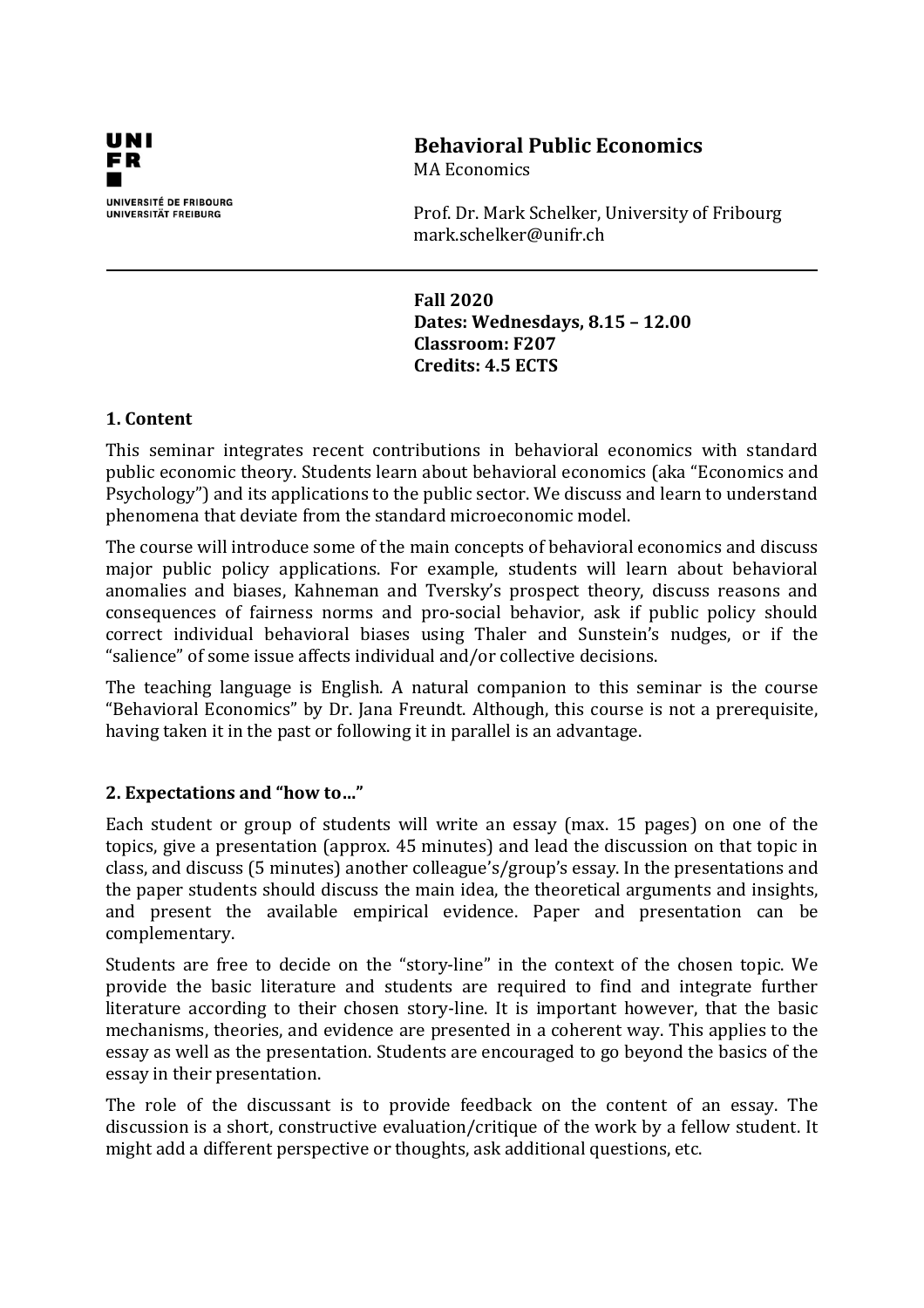### **3. Program**

| <b>Date</b> | Subject                                        | Presenter | <b>Discussant</b> |
|-------------|------------------------------------------------|-----------|-------------------|
| 16.09.      | Introduction and assignment of topics          | Schelker  |                   |
| 23.09.      | Pro-social behavior: in the lab - in the field | Schelker  |                   |
| 30.09       | Preparation                                    | --        |                   |
| 07.10.      | Preparation                                    | --        |                   |
| 14.10.      | Preparation                                    |           |                   |
| 21.10.      | Preparation                                    |           |                   |
| 28.10.      | Cooperation                                    | tba       | tba               |
| 04.11.      | Costs of incentives                            | tba       | tba               |
| 11.11.      | Intertemporal preferences                      | tba       | tba               |
| 18.11.      | Pension savings                                | tba       | tba               |
| 25.11.      | Health behaviors                               | tba       | tba               |
| 02.12.      | Poverty                                        | tba       | tba               |
| 09.12       | Taxation                                       | tba       | tba               |
| 16.12.      | Defaults, nudges, soft paternalism             | tba       | tba               |

# **4. Teaching assistance**

Florence Stempfel Chair of Public Economics University of Fribourg Pérolles 21, office F512 Bd. de Pérolles 90 1700 Fribourg Phone: +41(0)26 /300 93 84 Email: [florence.stempfel@unifr.ch](mailto:florence.stempfel@unifr.ch)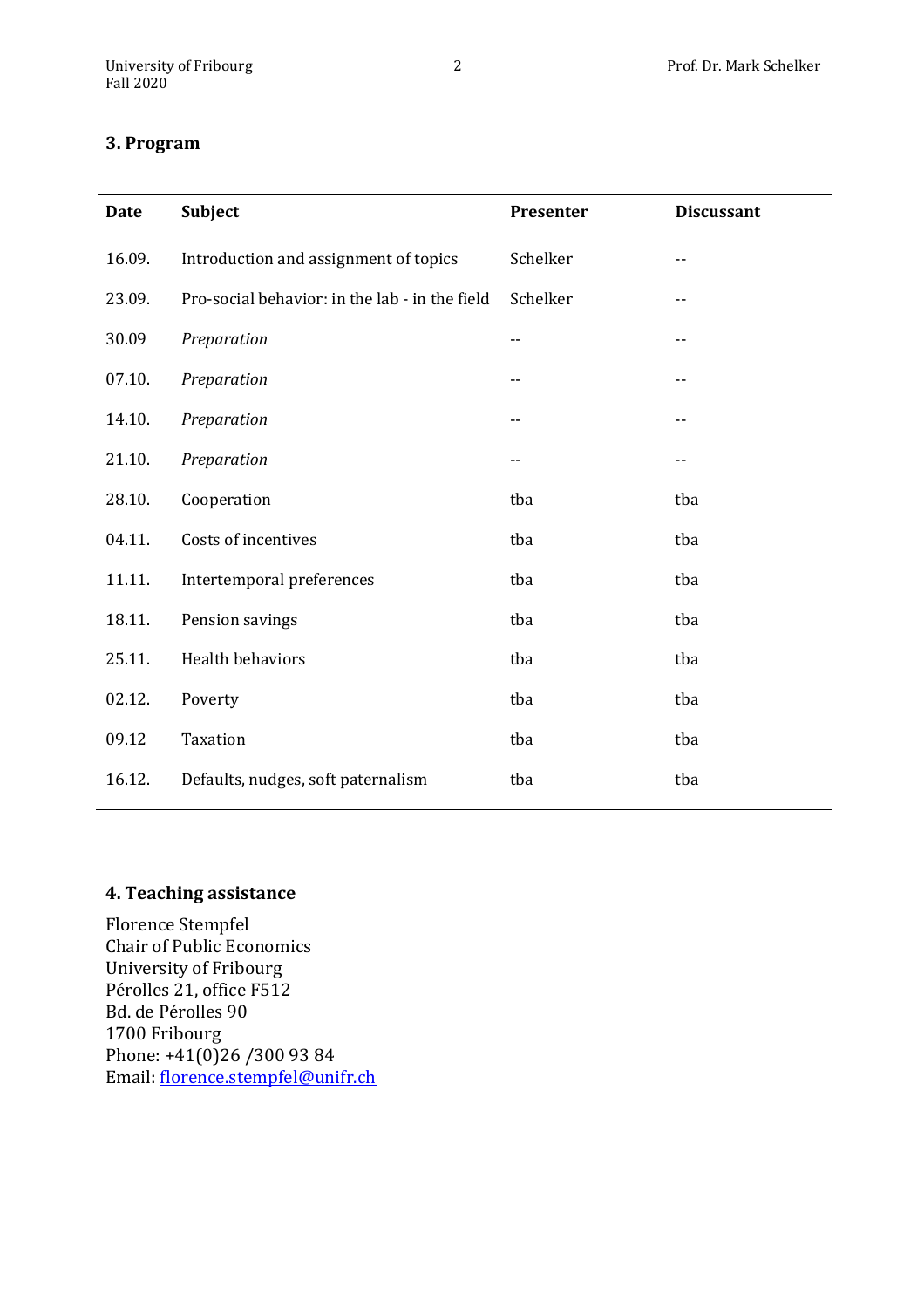### **5. Background reading**

Congdon, William J., Jeffrey R. Kling and Sendhil Mullainathan (2011). Policy and Choice. Public finance through the lens of behavioral economics. Brookings Institution Press, Washington D.C. (ebook download: [http://www.brookings.edu/research/books/2011/policyandchoice/\)](http://www.brookings.edu/research/books/2011/policyandchoice/)

Hindriks, Jean and Gareth D. Myles (2006). *Intermediate public economics*. Cambrigde: MIT Press.

Thaler, Richard H. and Cass R. Sunstein (2008). Nudge. Improving decisions about health, wealth and happiness. Yale University Press, New Haven.

Tresch, Richard W. (2008). *Public Sector Economics*. Palgrave McMillan, New York.

### **6. Topics and Literature**

### *a) Altruism, fairness, reciprocity: in the lab*

- Camerer, Colin and Richard Thaler (1995). Anomalies. Ultimatums, Dictators and Manners. *Journal of Economic Perspectives* 9 (2), 209-219.
- Falk, Armin, Ernst Fehr and Urs Fischbacher (2008). Testing theories of fairness— Intentions matter. *Games and Economic Behavior* 62, 287-303.
- Fehr, Ernst and Klaus Schmidt (1999). A theory of fairness, competition, and cooperation. *Quarterly Journal of Economics* 114 (3), 817-868.
- Fehr, Ernst and Klaus Schmidt (2006). The economics of fairness, reciprocity and altruism – experimental evidence and new theories. *Handbook of the Economics of Giving, Altruism and Reciprocity* 1, 615-691.
- Höchtl, Wolfgang, Rupert Sausgruber and Jean-Robert Tyran (2012). Inequality aversion and voting on redistribution. *European Economic Review* 56, 1406-1421.

### *b) Pro-social behavior: in the field*

- Andreoni, James and A. Abigail Payne (2013). Charitable giving. *Handbook of Public Economics* 5, 1-50.
- Ariely, Dan, Anat Bracha and Stephan Meier (2009). Doing Good or Doing Well? Image Motivation and Monetary Incentives in Behaving Prosocially. *American Economic Review* 99 (1), 544-555.
- Frey, Bruno S. and Stephan Meier (2004). Social Comparisons and Pro-Social Behavior: Testing "Conditional Cooperation" in a Field Experiment. *American Economic Review* 94 (5), 1717-1722.
- Karlan, Dean and John List (2013). Does Price Matter in Charitable Giving? Evidence from a Large-Scale Natural Field Experiment. *American Economic Review* 97 (5), 1774-1793.
- Meier, Stephan (2007). A Survey of Economic Theories and Field Evidence on Pro-Social Behavior. Frey, Bruno S. and Alois Stutzer (Eds.): *Economics and Psychology. A Promising New Cross-Disciplinary Field*. CESifo Seminar Series, MIT Press, Cambridge, MA, 51-87.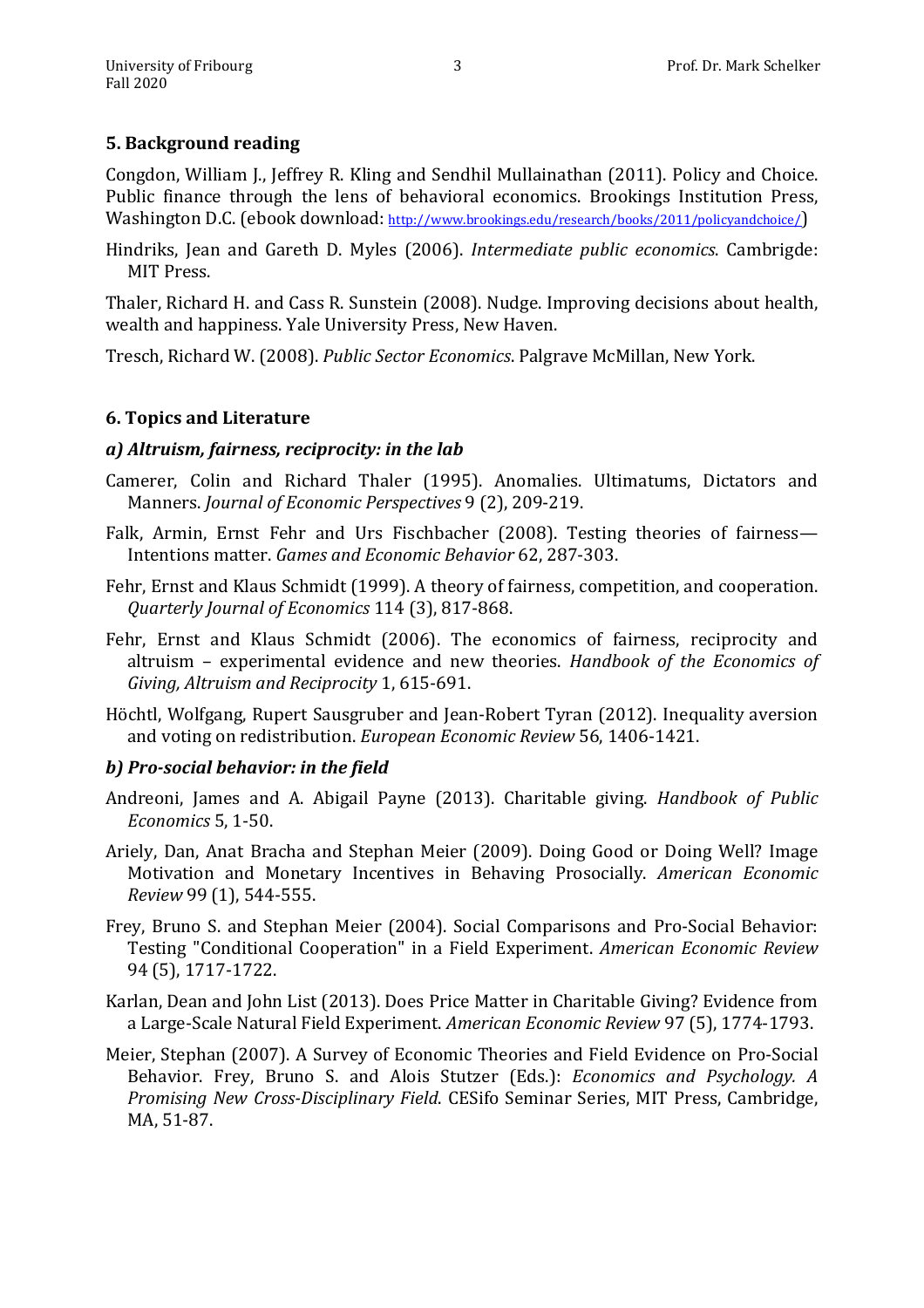### *c) Cooperation*

- Dawes, Robyn M. and Richard Thaler (1988). Anomalies. Cooperation. *Journal of Economic Perspectives* 2 (3), 187-197.
- Fehr, Ernst and Urs Fischbacher (2004). Social norms and human cooperation. *Trends in Cognitive Sciences* 8 (4), 185-190.
- Gächter, Simon, Benedikt Herrmann and Christian Thöni (2010). Culture and cooperation. *Philosophical Transactions of the Royal Society B* 365, 2651-2661.
- Herrmann, Benedikt, Christian Thöni and Simon Gächter (2008). Antisocial Punishment Across Societies. *Science* 319, 1362-1367.
- Markussen, Thomas, Ernesto Reuben and Jean-Robert Tyran (2013). Competition, cooperation and collective choice. *Economic Journal* 127, F163-F195.

### *d) Costs of incentives*

- Benabou, Roland and Jean Tirole (2003). Intrinsic and Extrinsic Motivation. *Review of Economic Studies* 70 (3), 489-520.
- Falk, Armin and Michael Kosfeld (2006). The Hidden Cost of Control. *American Economic Review* 96 (5), 1611-1630.
- Frey, Bruno and Felix Oberholzer-Gee (1997). The Cost of Price Incentives: An Empirical Analysis of Motivation Crowding-Out. *American Economic Review* 87 (4), 746-755.
- Fuster, Andreas and Stephan Meier (2010). Another Hidden Cost of Incentives: The Detrimental Effect on Norm Enforcement. *Management Science* 56 (1), 57-70.
- Gneezy, Uri, Stephan Meier and Pedro Rey-Biel (2011). When and Why Incentives (Don't) Work to Modify behavior. *Journal of Economic Perspectives* 25 (4), 191-210.

### *e) Inter-temporal preferences*

- Akerlof, George (1991). Procrastination and Obedience. *American Economic Review* 81 (2), 1-19.
- Ariely, Dan and Klaus Wertenbroch (2002). Procrastination, Deadlines, and Performance: Self-Control by Precommitment. *Psychological Science* 13 (2), 219-224.
- Laibson, David (1997). Golden eggs and hyperbolic discounting. *Quarterly Journal of Economics* 112 (2), 443-478.
- Meier, Stephan and Charles D. Sprenger (2011). Time Discounting Predicts Creditworthiness. *Psychological Science* 23 (1), 56-58.
- Volk, Stefan, Christian Thöni and Winfried Ruigrok (2012). Temporal stability and psychological foundations of cooperation preferences. *Journal of Economic Behavior and Organization* 81, 664-676.

### *f) (Pension) savings*

Carroll, Gabriel D., James J. Choi, David Laibson, Brigitte C. Madrian and Andrew Metrick (2009). Optimal Defaults and Active Decisions. *Quarterly Journal of Economics* 124 (4), 1639-1674.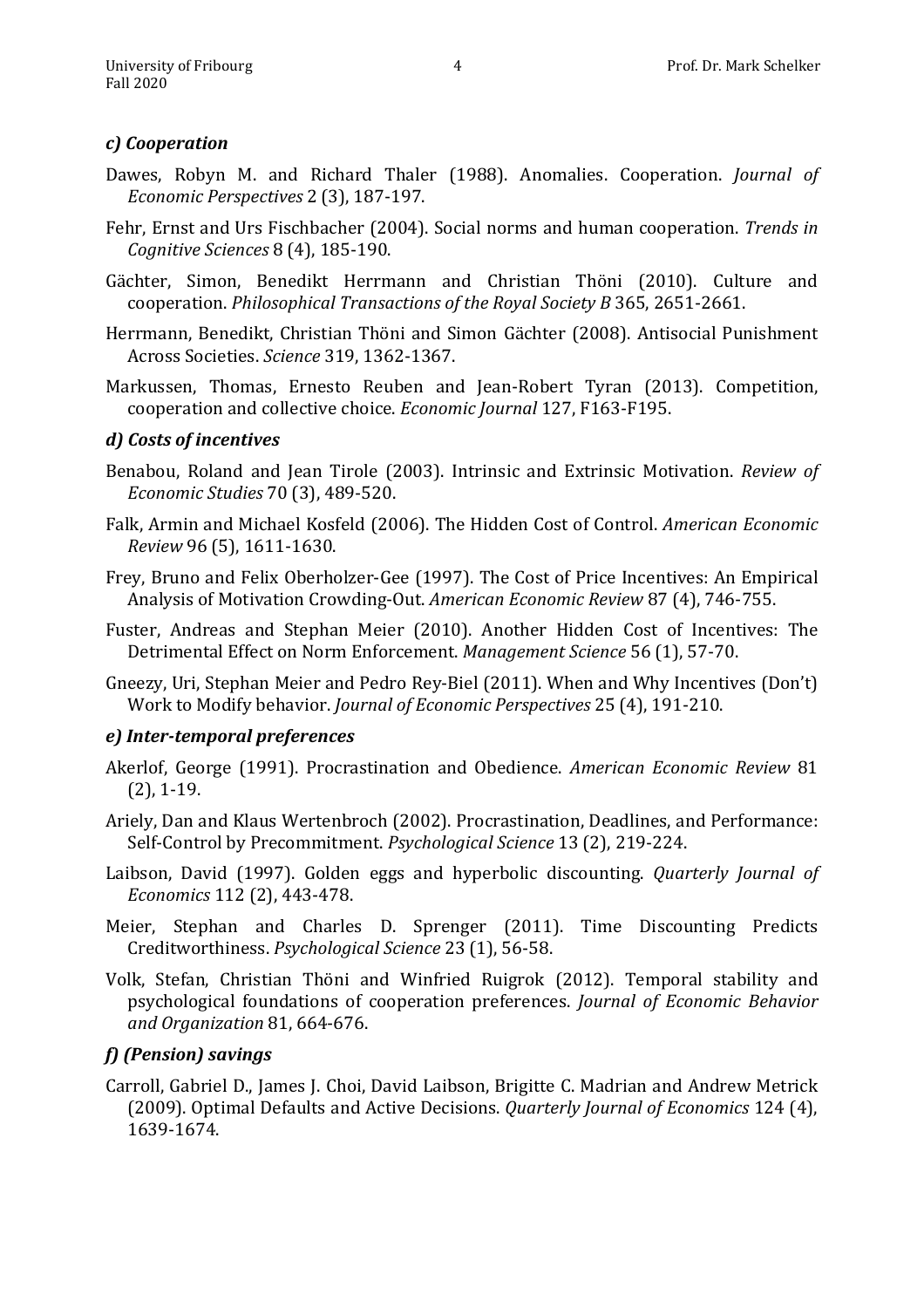- Madrien, Brigitte C. and Dennis F. Shea (2001). The Power of Suggestion: Inertia in 401(k) Participation and Savings Behavior. *Quarterly Journal of Economics* 116 (4), 1149-1187.
- Thaler, Richard H. and Sholom Benartzi (2004). Save More Tomorrow: Using Behavioral Economics to increase Employee Saving. *Journal of Political Economy* 112 (1), 164-187.
- Tufano, Peter (2011). Just Keep my Money! Supporting Tax-Time Savings with US Savings Bonds. *American Economic Journal: Economic Policy* 3 (4), 172-200.

### *g) Health behaviors*

- Gruber, Jonathan and Botond Köszegi (2001). Is addiction "rational"? Theory and evidence. *Quarterly Journal of Economics* 116 (4), 1261–1303.
- Loewenstein George, David A. Asch, Joelle Y. Friedman, Lori A. Melichar and Kevin G. Volpp (2012). Can behavioural economics make us healthier? *British Medical Journal* 344, e3482.
- O'Donoghue, Ted and Matthew Rabin (2000). The economics of immediate gratification. *Journal of Behavioral Decision Making* 13 (2), 233–250.
- Volpp, Kevin G. et al. (2009). A randomized controlled trial of financial incentives for smoking cessation. *New England Journal of Medicine* 360, 699-709.
- Volpp, Kevin G., Leslie K. John, Andrea B. Troxel, Laurie Norton, Jennifer Fassbender and George Loewenstein (2008). Financial Incentive–Based Approaches for Weight Loss: A Randomized Trial. *Journal of the American Medical Association* 300 (22), 2631-2637.

#### *h) Poverty*

- Mullainathan, Sendhil and Abhijit Banerjee (2010). The shape of temptation: Implications for the economic lives of the poor. *NBER Working Paper* No. 15973.
- Beaulier, Scott and Bryan Caplan (2007). Behavioral economics and perverse effects of the welfare state. *Kyklos* 60 (4), 485-507.
- Bertrand, Marianne, Sendhil Mullainathan and Eldar Shafir (2004). A behavioraleconomics view of poverty. *American Economic Review* 94 (2), 419-423.
- Haushofer, Johannes and Ernst Fehr (2014). On the psychology of poverty. *Science* 344 (6186), 862-867.
- Schilbach, Frank, Heather Schofield and Sendil Mullainathan (2016). The Psychological Lives of the Poor. *American Economic Review* 106 (5), 435-440.

### *i) Taxation*

- Chetty, Raj, Adam Looney and Kory Kroft (2007). Salience and taxation: Theory and evidence. *American Economic Review* 99 (4), 1145–1177.
- Finkelstein, Amy (2009). E-ZTAX: Tax Salience and Tax Rates. *Quarterly Journal of Economics* 124 (3), 969-1010.
- Gruber, Jonathan and Botond Kőszegi (2004). Tax incidence when individuals are timeinconsistent: the case of cigarette excise taxes. *Journal of Public Economics* 88 (9), 1959-1987.
- O'Donoghue, Ted and Mathew Rabin (2006). Optimal sin taxes. *Journal of Public Economics* 90 (10), 1825-1849.